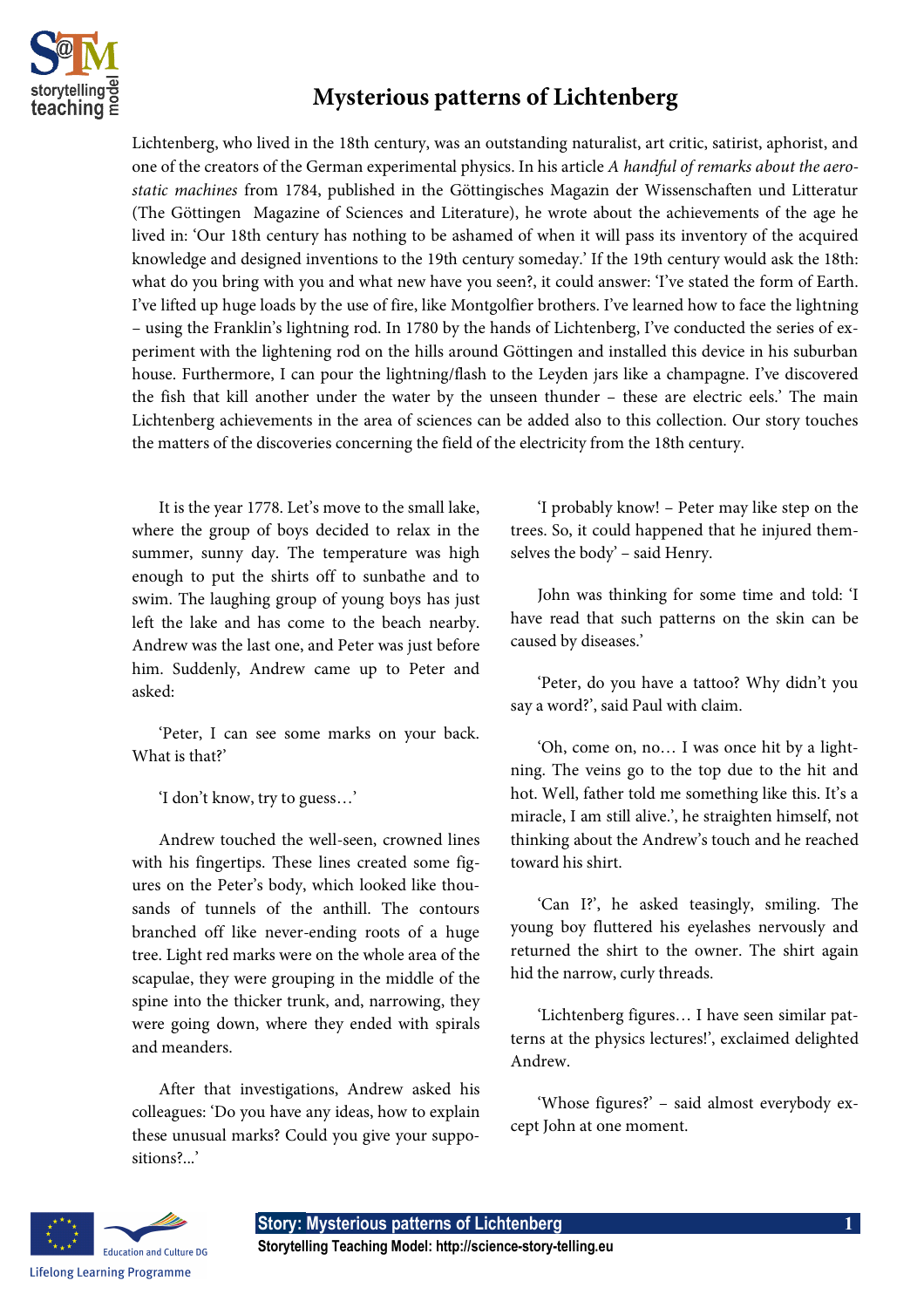'Those marks were discovered for the first time by a German physicist, Georg Christopher Lichtenberg, who was studying and demonstrating them at the University of Göttingen. Lichtenberg built a large electrophorus to generate the highvoltage static electricity. After discharging it, he discovered strange patterns at the surface of a non-conductive material.' – recited red-haired Andrew, almost like in the course book. There was silence. Everybody looked at Peter like he was the eighth miracle of the world.

'You have never mentioned that, even we have studied together for three years already' – said John without any feelings, and he looked emphatically at his friend.

'I've forgotten about that, I didn't want to remember, never mind. These "patterns' were supposed to disappear or to become hardly visible scars, I don't see my back usually.' – Peter lifted his arm and pointed his thumb at the back to present what he thought of.

'They are really amazing' – said Henry with the cutest voice he could come up with. He added also his cute, snow-white smile. John smiled to him in the same way. Andrew didn't give up, he walked up to 'a lucky boy' and put up the hem of his shirt to have a chance to see that scientific phenomenon once again. The boy only looked back over his shoulder and eloquently rolled his eyes. At that moment, Andrew's eyes narrowed softly, wrinkled, his round glasses in thin frames slightly slid down, and then his eyes widened with shock.

'Can you see these marks here? They appeared as a result of the interaction of Peter's skin with the electric discharge – a lightning of the high voltage. As far as I remember from the lectures of professor Lichtenberg, the similar marks can be obtained by the use of the device generated high voltage electricity called an electrophorus.'

When Andrew saw the faces of his friends full of amazement and admiration, he asked:

**2 Story: Mysterious patterns of Lichtenberg**

'Maybe you would like to take part in the next, remarkable, famous scientific shows of professor Lichtenberg? It appears that they have already been announced and they will take place soon. Göttingen is not a big city, but there are crowds of listeners at professor Lichtenberg's lectures, they even come from other regions in Germany. His experiments very often end up with loud explosions, sometimes the boom is so huge, that all the dogs nearby start to bark.'

Peter, John, Paul and Henry exclaimed at the same moment: 'we would like to go for this lecture with pleasure!'

The day of presentations on the subject 'The imprinted lightning patterns' finally came. Mikołaj Bogusław Ciechański, a Polish man, who was the supervisor of the University Office of the Machines Models, helped Lichtenberg in preparing the experiments.

The crowds of people came to the lecture, so the group of our young friends had a problem with making their way through the crowd. Nonetheless, they managed to find suitable places to observe the lecture.

Professor Georg Christoph Lichtenberg walked onto the platform, because of his height, and he started stately: 'during today's lecture we will find out how and what for we can use a simple physical device – an electrophorus. At the beginning the electrophorus, which is the prototype of the electrostatic machine, used to creating the electrical charges, was being improved by Swedish scientist, Wilcke, and described by him in 1761. However, it became famous thanks to Alessandro Volta from Italy. This device consists of a resin cake, put inside a metal, earthed bowl. To create and separate the charges, the electrophorus has to be chafed. And I use also my cat for this chafing, with 'huge benefit': 'I put it on the isolated table, I chafe it a little, and I touch it with the disc of a small electrophorus, which very often creates the sparks as long as ¾ inch'.